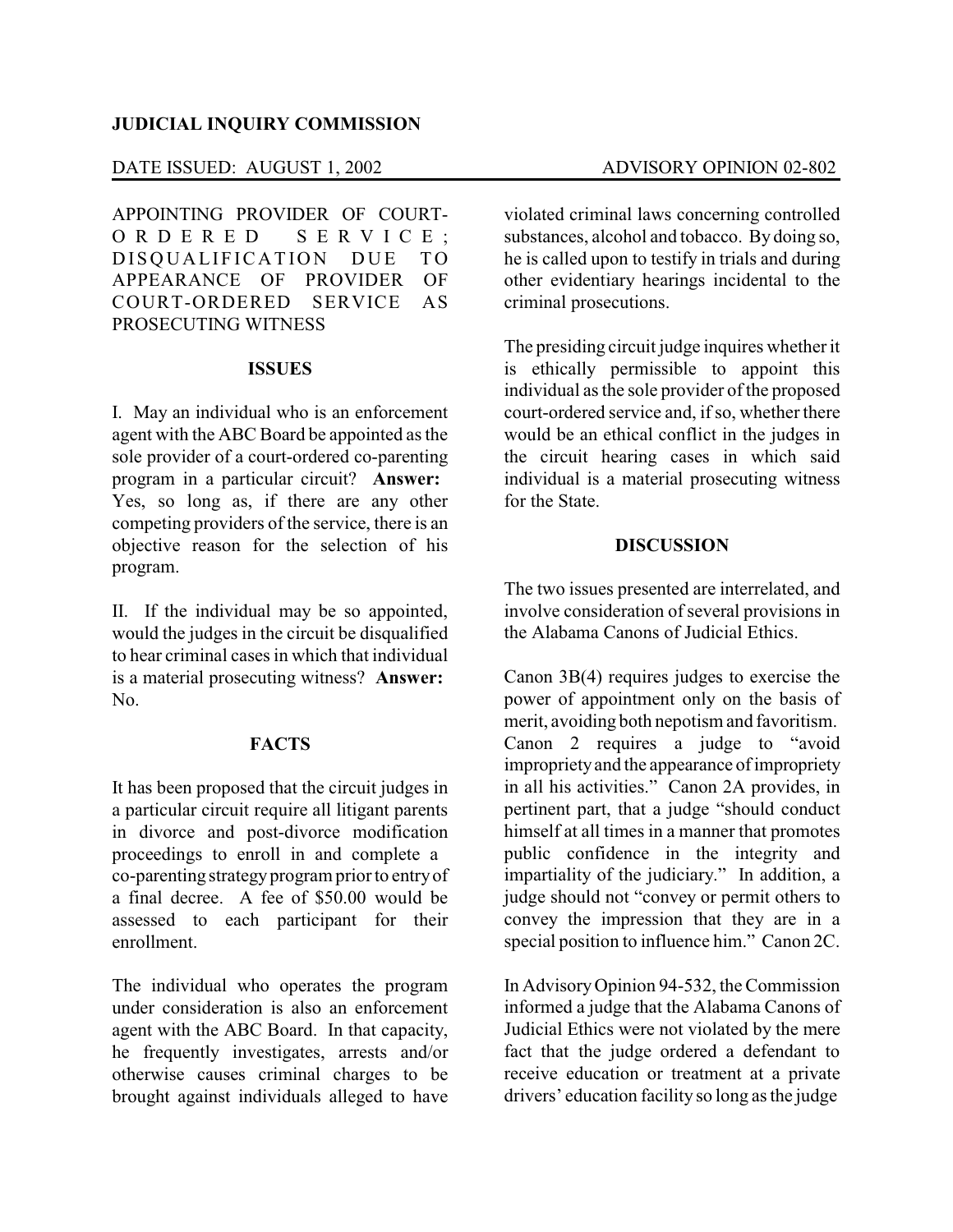did not have a financial interest in the facility or receive any personal benefit from the referral.

In AdvisoryOpinion 93-468, the Commission responded to an inquiry involving the selection between two local rehabilitative facilities in sentencing spouse abusers. The Commission concluded that, to avoid any appearance of impropriety, the judge should make reasonable efforts to insure that neither facilitywas favored over the other unless there was an objective reason for sentencing a defendant to one particular facility, such as a difference in the quality or cost of services, or in the facilities' willingness to cooperate with the court.

In Advisory Opinion 94-538, the judge's bailiff taught a State-approved court referral program DUI school. The Commission advised the judge that he should not sentence any defendant to a DUI school taught by his bailiff. In the Commission's opinion, such an arrangement was "fraught with the appearance of impropriety" and did "not promote public confidence in the integrity and impartiality of the judiciary." Canons 1 and 2. The Commission also concluded that such sentences would be problematic under the Canon 2C proscription on conveying or permitting others to convey the impression they are in a special position to influence the judge.

In analyzing a situation involving appointing a particular individual as a general conservator, the Commission in Advisory Opinion 01-770 considered whether the proposed appointment would be improper because it would result in disqualification of the judge from hearing an excessive number

of cases. The Commission had previously counseled against a judge hiring the motherin-law of a local attorney as the judge's bailiff where, under the facts presented, such employment would cause more than occasional disqualification of the judge. Advisory Opinion 98-707.

Canon 3C(1) provides generally that a judge should disqualify himself in any proceeding in which his "impartiality might reasonably be questioned." Several specific instances in which disqualification is required are listed in subsections of this canon. The first subsection includes cases in which the judge has a personal bias or prejudice concerning a party. Canon  $3C(1)(a)$ . The Commission assumes the judges have no bias or prejudice concerning a party related to the situation presented.

Since none of the other subsections of Canon  $3C(1)$  potentially apply, the question is whether the judges' impartiality could reasonably be questioned in criminal cases where a material prosecuting witness was an individual who had been appointed to operate a co-parenting program that was required in certain domestic cases. The test under Canon 3C(1) is: "Would a person of ordinary prudence in the judge's position knowing all of the facts known to the judge find that there is a reasonable basis for questioning the judge's impartiality?" *In re Sheffield*, 465 So.2d 350, 356 (Ala. 1984). The question under Canon  $3C(1)$  is not whether the judge is impartial in fact, but rather whether another person, knowing all of the circumstances, might reasonably question the judge's impartiality. *Ex parte Duncan*, 638 So.2d 1332, 1334 (Ala. 1994).